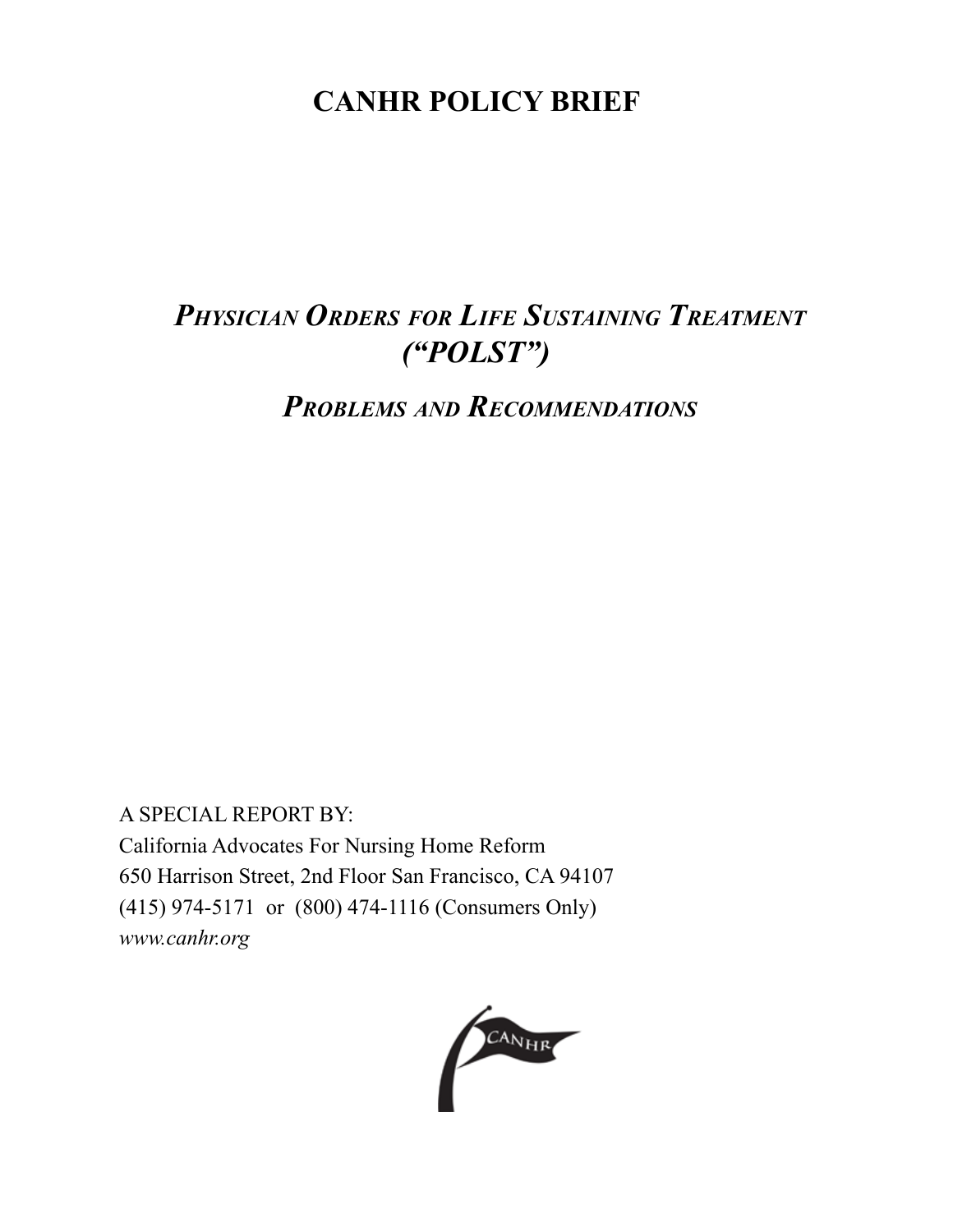#### HOPE:

"A POLST is particularly useful for individuals who are frail and elderly or who have a compromised medical condition, a prognosis of one year of life, or a terminal illness." (AB 3000 (2008) Section 1(f))

#### REALITY:

Seventy-three percent (73%) of surveyed Ombudsman report that nursing homes residents are erroneously told POLSTs are mandatory, regardless of their health condition, "always" or "often."

# **Executive Summary**

The POLST form has exploded into the consciousness of California health care providers. The meteoric rise of POLST as part of advance health care planning has been the result of a well-organized and coordinated effort to sell the POLST form's considerable benefits. The greatest benefit is that POLST is meant to inspire a conversation – a conversation between physicians and other health care providers with their patients who are at the end of their lives. However, POLST has caused deep concerns among many health care consumer advocates who publicly wonder if POLST is doing more harm than good for Californians.

This policy analysis is devoted to assessing POLST – from the good to the bad to the ugly. The analysis begins with an overview of the positive features of POLST as an advance care planning tool. The discussion then shifts to the considerable problems that POLST presents, from the form itself to its statutory foundation and subsequent implementation. The analysis concludes with a lengthy list of recommendations for eliminating or reducing some of the POLST problems.

As part of its analysis, CANHR conducted a survey of Long-term Care Ombudsman regarding the POLST in practice. The survey revealed a very disturbing level of misrepresentation and misuse of POLST such that one wonders if the forms are in fact causing more harm than good. The forms certainly have their place as a useful advance health care planning tool. The problem is the good intentions of the POLST form's proponents have not addressed the troublesome realities of a health care profession that often leaves patients groping for information to elucidate their options. In short, POLST fails to recognize that for many patients, the health care system is simply not interested in a conversation.

# **POLST Background**

Physician Orders for Life Sustaining Treatment ("POLST") are physician order forms on which a patient indicates preferences regarding end-of-life care such as resuscitative measures and other life-sustaining treatment. Those preferences are then used to direct the patient's care in the event they lose capacity to communicate their preferences at some future time. The primary purpose of POLST, therefore, is to ensure that patients receive end-of-life care consistent with their preferences.

Oregon was the first state to adopt POLST in 1991 and since that time, the form has been established or is being developed in over twenty-five states.<sup>1</sup> In California, POLST began as a seven community pilot project in 2007 and has been used statewide since January 1, 2009. Statewide use began with the adoption of Assembly Bill Number 3000 ("AB 3000") which amended and added Probate Code sections 4780-4785 - the entirety of the POLST law.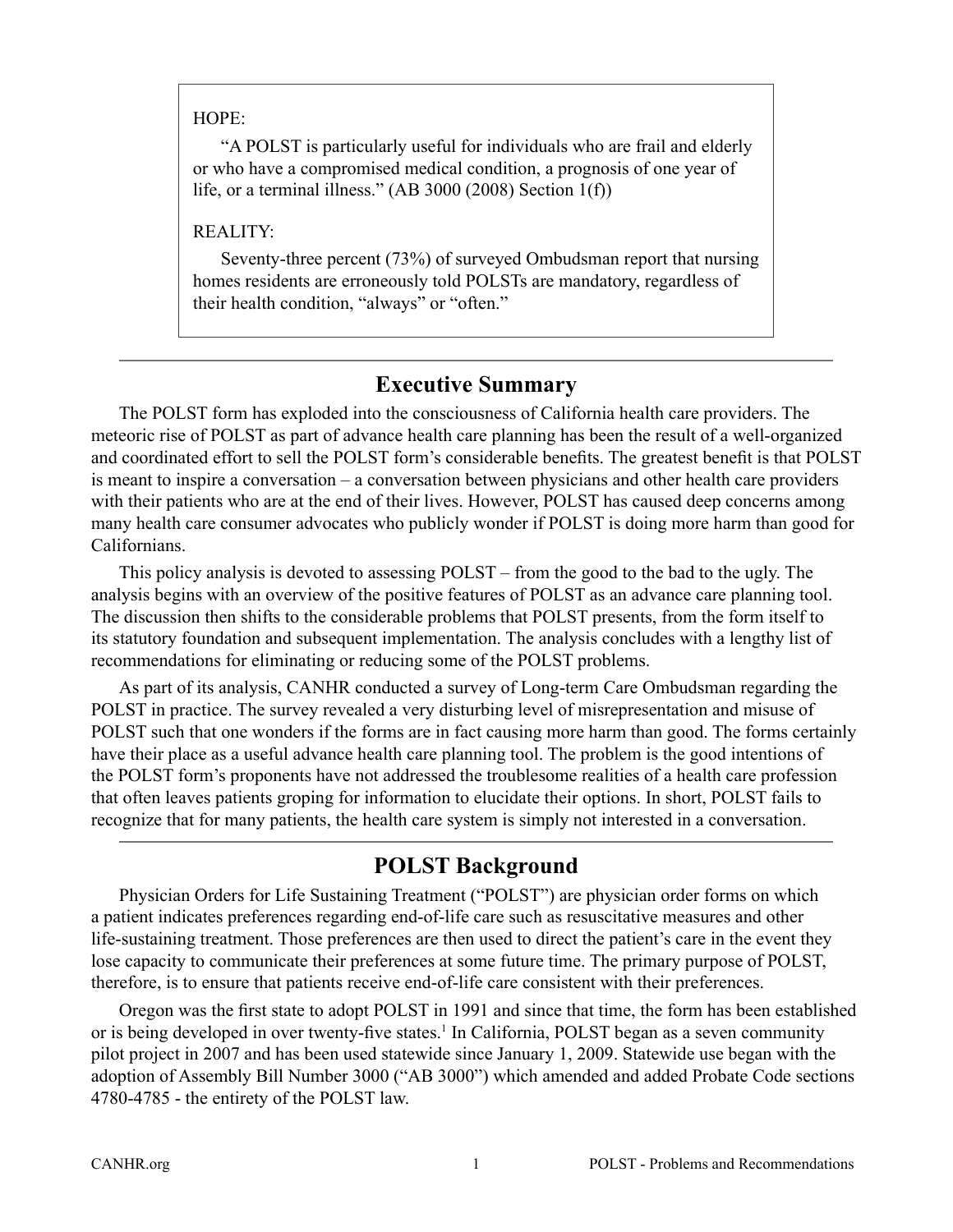# **The Advantages of POLST**

#### **1. Patients' Preferences are formalized at an appropriate time.**

POLST forms are designed for completion when a patient is frail and elderly or terminally ill.2 Thus, the expression of the patient's wishes need not rely on conjecture about end-of-life scenarios when the principal is relatively healthy and does not have a terminal condition; but rather can be based on medically-informed expectations. The preferences selected should be considerably more educated and give providers a more accurate picture of the patient's desires.

#### **2. Third parties may guide choices when the patient has not made documented preferences.**

A third party may execute a POLST on behalf of the patient if the patient has lost the capacity to do so.3 This feature allows for advance direction of treatment even when patients have not documented their wishes. Since a small minority of the population has completed AHCDs, POLST provides a method to express and document patients' wishes when they otherwise could not.4

### **3. Reader-friendly form.**

POLST is a mere two page form. As such, POLST does not seem daunting and implicitly encourages patients to complete it. Other advance directive forms are typically significantly longer. For example, the "Five Wishes" directive, a comprehensive form meant to meaningfully and plainly address end-of-life care decisions, offers forty-seven separate choices. The brevity of the POLST form tends to persuade patients or their legal representatives to complete it.

# **4. POLST must be signed by <sup>a</sup> physician.**

The requirement that a physician sign the form is important for three reasons. First, it forces physicians to be part of the end-of-life care planning process, giving patients an opportunity to ask questions and receive expert information to make more informed choices. Second, the requirement should assure that forms are filled out correctly and signed by appropriate parties since

the physician is not supposed to sign the POLST form until such actions have taken place. Third, a physician's signature gives the form the primacy of a medical order. As a medical order, unlike AHCDs, health care facilities and staff can follow a POLST's directions without reservation.

# **5. Detailed Information on the form.**

POLST contains more specific information about end-of-life care options than the standard AHCD, therefore offering better accuracy regarding patients' true care preferences.

# **6. Easily Identifiable.**

The POLST form is printed on #65 stock, pink paper, rendering it instantly recognizable in a patient's medical chart.

# **7. Standardized Form.**

The POLST form is standardized. Thus, health care workers will presumably have great familiarity with the form and have confidence in adhering to its directions. This familiarity should minimize patient and family confusion in filling out or amending the form.<sup>5</sup>

#### **8. POLST will be available when AHCDs may not be.**

POLST forms are meant to be included in a patient's medical chart and transported with the patient any time they move to a new health care provider. AHCDs may also be included in the patient's chart, but were not designed to travel with the patient to new providers. Thus, POLSTs should be more readily available to inform physicians' treatment orders.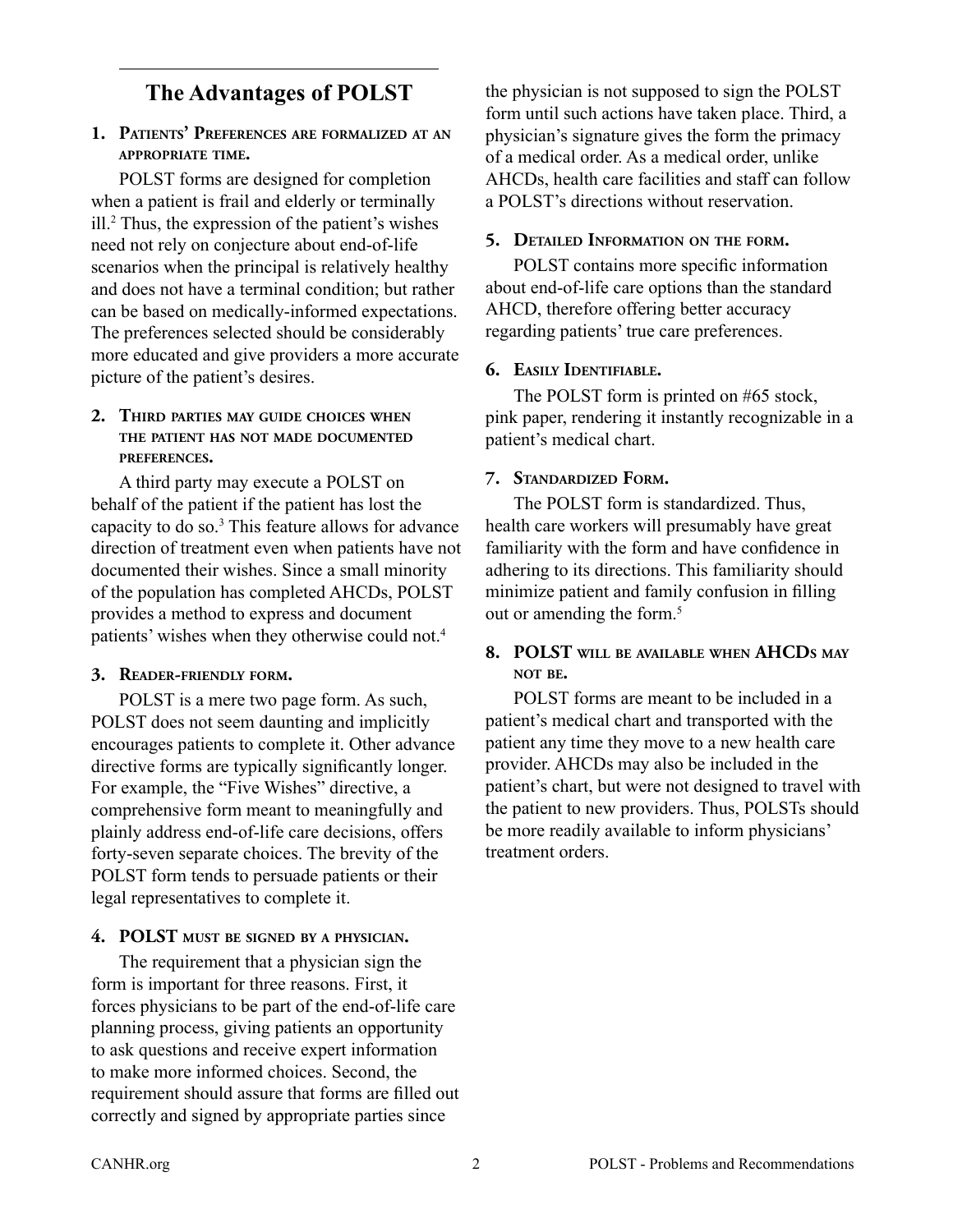# **POLST Problems**

### **Problems with the POLST Form**

#### **1. There Are No Limits on Who Can Sign on Behalf of the Patient.**

Any of the following parties may sign a POLST form for a patient: (1) the patient him or herself; (2) parent of minor; (3) health care representative; (4) court-appointed conservator; and (5) other.

The inclusion of "other" as a signatory allows any person at all to direct end-of-life care for patients. This bears repeating: including "other" as a signatory permits *anyone* to make critical life and death decisions on behalf of patients. This fact leaves patients vulnerable to massive abuse and is entirely inconsistent with POLST law. California Probate Code Section 4780(1) limits POLST signatories to patients with capacity, or legally recognized health care decision makers.

#### **2. No Requirement that AHCD be Checked for Consistency.**

Although it is certainly the case that physicians should check patients' AHCDS for consistency with POLST forms, they do not always do so. This is problematic because: (1) AHCDs help to advise proper implementation of POLST, and (2) consistency or lack thereof between AHCDs and POLSTs would help determine whether the POLST form is accurate.

#### **3. POLST Form has Narrower Rules for Revocation than POLST Law.**

The POLST form states that patients wishing to revoke a POLST form may do so by: (1) executing a verbal or written advance directive, (2) executing an entirely new POLST form, or (3) writing "VOID" across the POLST form. However, under Probate Code Section 4780(d), any time a patient chooses to revoke a POLST form and effectively communicates that intent, the POLST form is revoked. Therefore, the form is inconsistent with the law and misleads patients.

#### **4. Lack of Clarity.**

While end-of-life care choices in POLSTs may be clear in some instances, they are not consistently easy to understand. For example, part B of POLST presents three potential medical interventions: (1) "comfort measures," (2) "limited additional interventions," and (3) "full treatment." These terms could have multiple meanings in multiple situations. As lawyer and medical doctor Jason W. Manne questions, "what do these terms mean in terms of actual medical procedures performed by doctors?"6 As one California Longterm Care Ombudsman ("Ombudsman") reports, "POLST format does not display the choices clearly and simply when staff need to use it. . . . EMT's are confused about what 'comfort care' means . . . should the patient even be sent to the hospital if the POLST says 'comfort care?' "7

#### **5. Physicians Sign the Form but Do Not Acknowledge Having Conversation.**

Physicians are required to sign POLST forms, but there is no place to indicate whether the endof-life care choices were discussed with their patients. Thus, the form appears to guarantee basic physician-patient interaction; in practice, however, physician participation is exhausted by simply signing a previously prepared form. POLSTs are supposed to be the result of a reflective, iterative, process, marked by ample conversation with a physician. In a survey of Ombudsman programs conducted by CANHR, more than 72% of POLSTs for residents of long-term care facilities were completed by nurses, nurses's aides, or other nonphysicians.8 In light of such data, physician participation in POLST completion appears to be tepid.

#### **Problems with the POLST Law**

#### **1. Third Parties Permitted to Override Previously Expressed Wishes of a Patient.**

The primary purpose of POLST is to ensure that end-of-life care is delivered in a manner consistent with the patient's wishes. The form is designed to record the patient's preferences and then direct providers accordingly. Unfortunately, the POLST law permits third parties to override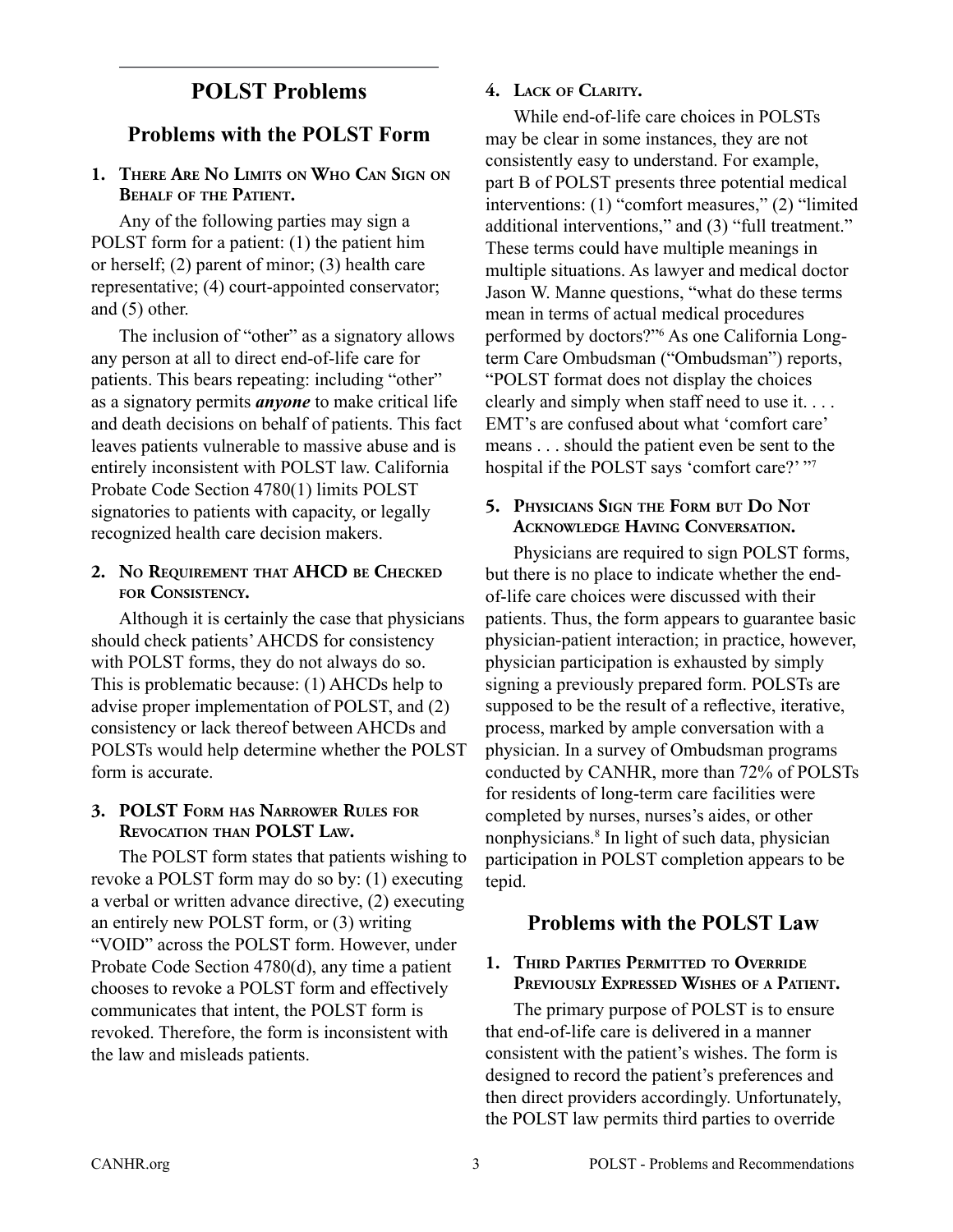prior expressions of a patient's preferences, undermining the primary purpose of POLST and setting California privacy law and advance health care decision making on their heads. For example, E.H. from Fairfield, California, reports that his friend wrote an AHCD directing that he receive all treatment necessary to prolong his life.<sup>9</sup> The friend's son (and, it should be noted, his heir) nonetheless later signed a POLST directing his father receive comfort care only. His father passed away soon after.

The insidious proposition that third parties may override the previously expressed wishes of a patient comes from two provisions of AB 3000. The first provision is Probate Code Section 4780(c), allowing a "legally authorized representative" to sign a POLST on behalf of an incapacitated patient. That provision is innocuous enough until one considers a second provision, found in Probate Code Section 4781.4, which states in the event of a conflict between POLST and any other previous health care instruction, the latest in time prevails. Thus, the POLST law gives third party "representatives" the ability to countermand a patient's prior expressions of treatment preferences and make treatment decisions with which the patient has expressly disagreed.

Patients' rights to express their treatment preferences in advance are grounded in federal and state constitutional law, namely the right of privacy and bodily autonomy. Once a patient has documented his or her preferences, the only person who may override those decisions is the patient. The POLST law, therefore violates basic constitutional law principles and undermines its own stated purpose of promoting patient self-determination. Even if third parties were constitutionally able to overrule a patient's express health care preferences, there are compelling policy reasons for avoiding it. In a Shalowitz, Garret-Mayer, and Wendler 2006 study, surrogates wrongly predicated patients' treatment preferences 32% of the time. In matters of life and death, 68% must be seen as a failing grade.

#### **2. Who Is a "Legally Recognized Health Care Decision Maker" Anyway?**

POLST law allows "legally recognized health care decisionmaker[s]" to sign a POLST and make end-of-life care decisions on behalf of a patient who lacks capacity.<sup>10</sup> The law, however, does not define what a legally recognized health care decisionmaker is.

A "POLST Model Policy" developed by the California Coalition for Compassionate Care cites various case and statutory law to define "legally recognized decisionmaker," but is not able to provide a definitive understanding of the term.<sup>11</sup> The cited case law is *Cobbs v. Grant*. 12 But the *Cobbs* decision merely states that parents may make treatment decisions for their children.<sup>13</sup> In unbinding *dicta*, the *Cobbs* court says that a patient's "closest relative" may decide for the patient but does not define the term or explain who decides if family members are in disagreement.<sup>14</sup> The POLST Model Policy also cites various statutes that give health care decision making authority to agents operating under a power of attorney, persons orally designated by a patient, and court-appointed conservators.15

A "legally recognized health care decisionmaker" certainly includes surrogates who are properly designated through procedures authorized in the Probate Code. However, the majority of patients have no such surrogate, leaving the identity of a potential representative much less certain. Family members seem to have some authority via *Cobbs*, another case called *Barber v. Superior Court*, and Probate Code Section 4716. Nonetheless, there is no provision for who among family members is "the closest" or how to resolve intra-family conflicts. All of this uncertainty is compounded by the fact that the POLST form allows any person, a.k.a. "other," to sign a POLST on behalf of the patient.

#### **3. Long-term Care Ombudsman Are Not Required To Witness POLST Form Signing in Nursing Homes.**

Under California Probate Code Section 4675(a), AHCDs executed in skilled nursing facilities require an Ombudsman sign as a witness.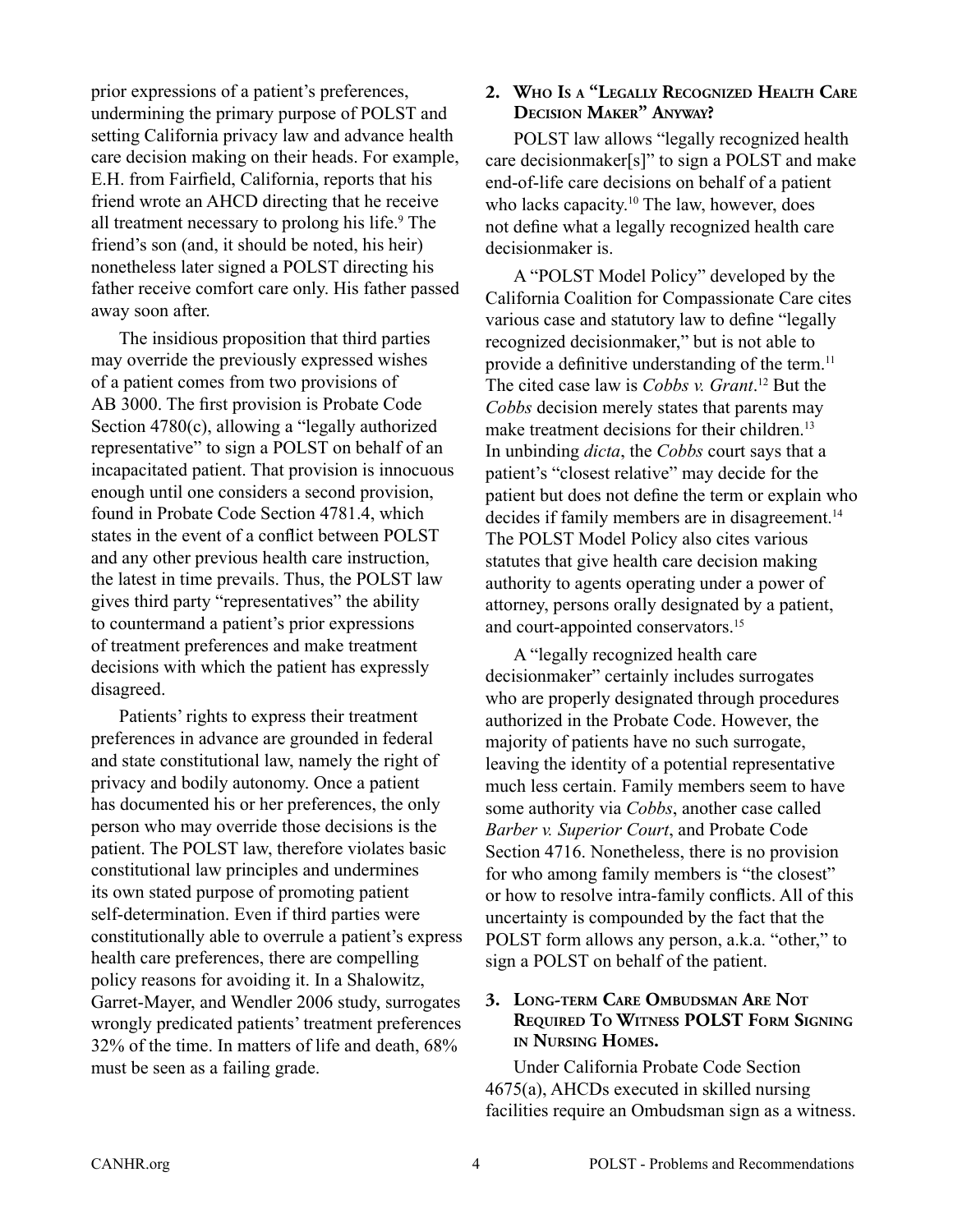This is because nursing home residents are "insulated from a voluntary decisionmaking role, by virtue of the custodial nature of their care, so as to require special assurance that they are capable of willfully and voluntarily executing an advance directive."16 This same special assurance should be provided when POLST forms are signed. Many reports of POLST abuses and problems have come from skilled nursing facilities.17

# **Problems with POLST Implementation**

#### **1. Misunderstanding that POLST Somehow Replaces AHCD.**

In the preamble to AB 3000, the legislature declares:

> "The Physician Orders for Life Sustaining Treatment (POLST) form **complements** an advance directive by taking the individual's wishes regarding life-sustaining treatment, such as those set forth in the advance directive, and converting those wishes into a medical order." **[emphasis added]**

However, in practice, POLST is often used in place of an advance directive. Seventy-three percent of surveyed Ombudsman reported that POLST is represented to patients as replacing an AHCD "always" or "often."

#### **2. POLST Form Is Not Used Primarily for Persons with Terminal Illness.**

One of the selling points of POLST is that the form was meant to reflect patients' treatment preferences closer in time to their end-of-life care, when they are likely to know what will cause their deaths.18 Despite this intention, some providers have been giving out POLSTs to practically all patients, healthy or ill, with health care directives or not. According to Hickman, Tolle, et al., 92% of all nursing home patients in Oregon were given POLST in 2004. In California, 73% of surveyed Ombudsman report that residents of nursing homes are erroneously told POLSTs are mandatory, without regard to their health condition, "always" or "often." POLST is not meant for younger, healthy persons. And, importantly, POLST forms do not expire – meaning patients may be held to

their choices many years after their preferences have changed.

#### **3. Accompanying Handouts May Manipulate** PATIENT **CHOICES.**

Many times, POLST forms will be accompanied by handouts meant to sway patient decisions. For example, on the POLST form, CPR is an available option. However, accompanying handouts describe how survivors of CPR may have broken ribs and brain damage and that those revived may only survive a short period of time afterwards. The handouts are clearly intended to convince patients or their representatives to forego CPR.19

#### **4. Physicians Complete and Sign "Advisory POLSTs."**

Another POLST implementation problem is that physicians will sometimes fill out and sign POLST forms without a patient's or surrogate's consent. These physicians claim that these forms are only advisory and not binding.20 Despite such caveats, the presence of a physician-signed POLST in a patient's medical chart is likely going to dictate care, regardless of whether a patient has signed. Any effort to use the POLST in a manner other than to preserve the patient's express wishes is illegal and unfair to the patient.

#### **5. The Form Is Transferred Between and Among Institutions.**

Because POLST is meant to travel with the patient between and among institutions, there may be problems of physicians who are not credentialed at a particular health care facility giving enforceable orders.

#### **6. POLST Forms Sometimes Lack a Physician's Signature.**

An Ombudsman from a northern California program reported that patients' files frequently contain POLST forms that are missing the physician's signature. POLST forms that lack a physician signature are not legal or enforceable and should not be made part of a patient's record until they are properly signed.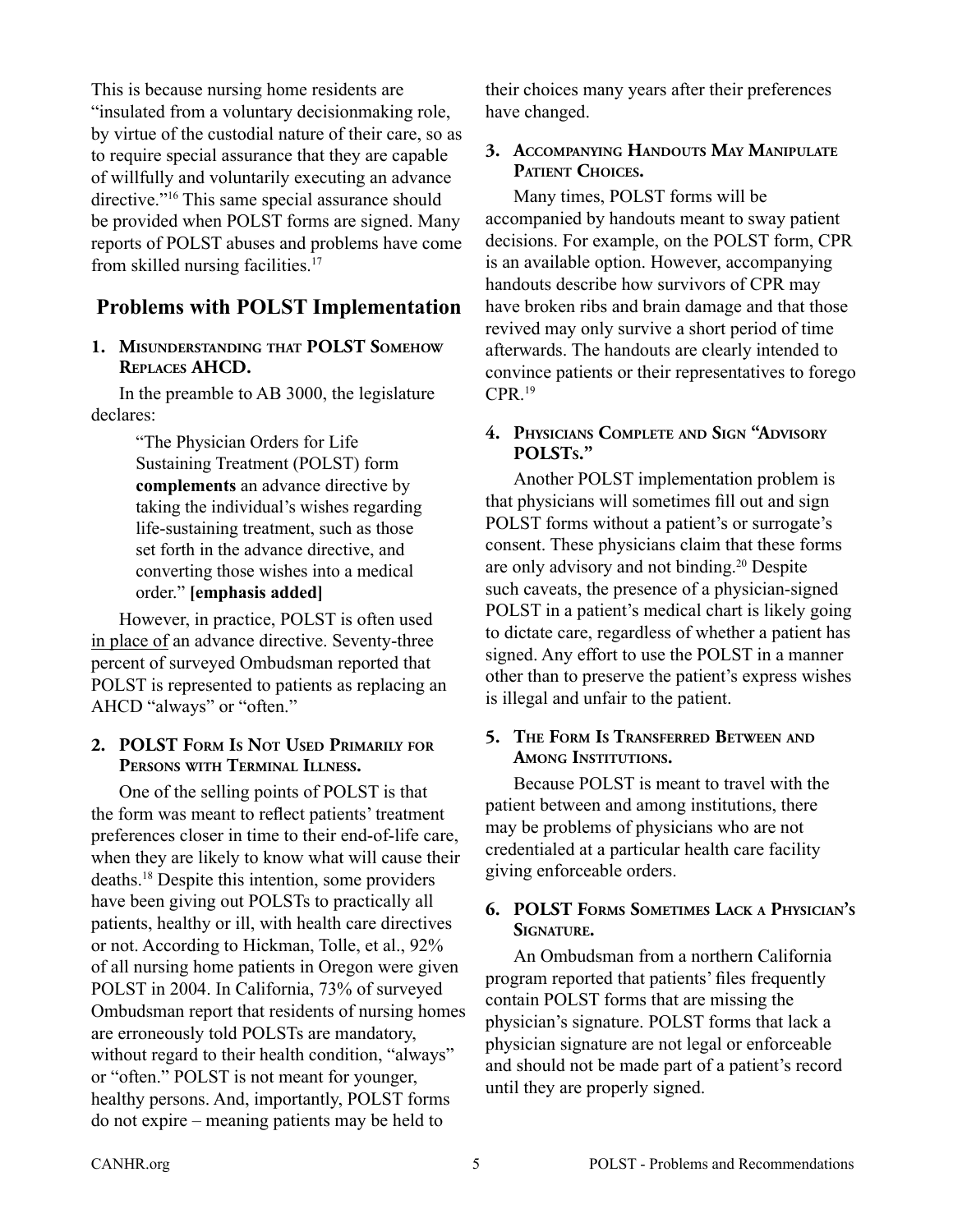#### **7. "Health Care Professionals" Rather Than Doctors Explain the Form.**

Despite the fact that doctors are supposed to explain the form to patients, non-physician "health care professionals" – such as social workers, care assistants, or even people who work in a facility business office – are often left to do so. In long-term care facilities, a staggering 57% of all POLSTs are believed to be completed by non-health care professionals such as admission coordinators and business managers.21 While these persons may possess some basic knowledge of health care, they are not experts in medicine and the issues of end-of-life care. Thus, many important choices on the form and their implications may be inaccurately explained or not explained at all, leading to violations of patients' basic rights to give informed consent prior to medical treatment. Overall, allowing undefined health care professionals to review the form with the patient contributes to undermining the purpose of POLST: to accurately reflect the treatment preferences of the patient.

In a recent case in Santa Cruz, a nursing home was subjected to enforcement action by the state Department of Public Health for using POLST procedures that failed to ensure that physicians had discussed end-of-life care options with their patients; in fact, the facility's procedures discouraged such conversations.22 The facility was found to have a clipboard stacked with POLST forms in various stages of completion. Upon further investigation, the facility was found to be mailing partially completed POLST forms to resident representatives for signature. Once the forms were returned, the facility submitted them to the relevant physicians for signature. The facility was treating the forms as part of an assembly-line of end-of-life care, with no regard for deliberation or informed consent.

#### HOPE:

"[POLST] would require a health care provider to explain the form." (AB 3000 (2008) Preamble)

### REALITY:

In nursing homes, 57% of all POLSTs are believed to be completed by non-health care professionals such as admission coordinators and business managers.

#### **8. The Form Is Often Presented as** MANDATORY.

While the POLST form is voluntary, health care facility staff members often tell patients that their services are contingent on POLST completion. As stated before, 73% of Ombudsman reported that POLST is "always" or "often" presented to long-term care residents as mandatory.

#### **9. Patients with Capacity Are Ignored***.*

One Long-term Care Ombudsman in Los Angeles reports that multiple nursing homes have a standard practice of having POLSTs signed by resident family members, regardless of whether the resident has capacity to make health care decisions. This observation is reinforced by the fact that 59% of surveyed Ombudsman found that POLSTs were signed by third parties, *even when the resident had capacity*, "often" or "sometimes."

#### **10. Non-English Forms Are Useless.**

Physicians will only honor forms filled out in English, even though the form has been translated in many languages. So, while patients may fill out a POLST in their native language, they are useless unless they find someone to translate it to English. Non-English POLSTs may give a false sense of security to non-English speakers so not only are they non-binding but actually may discourage practical advance direction of care.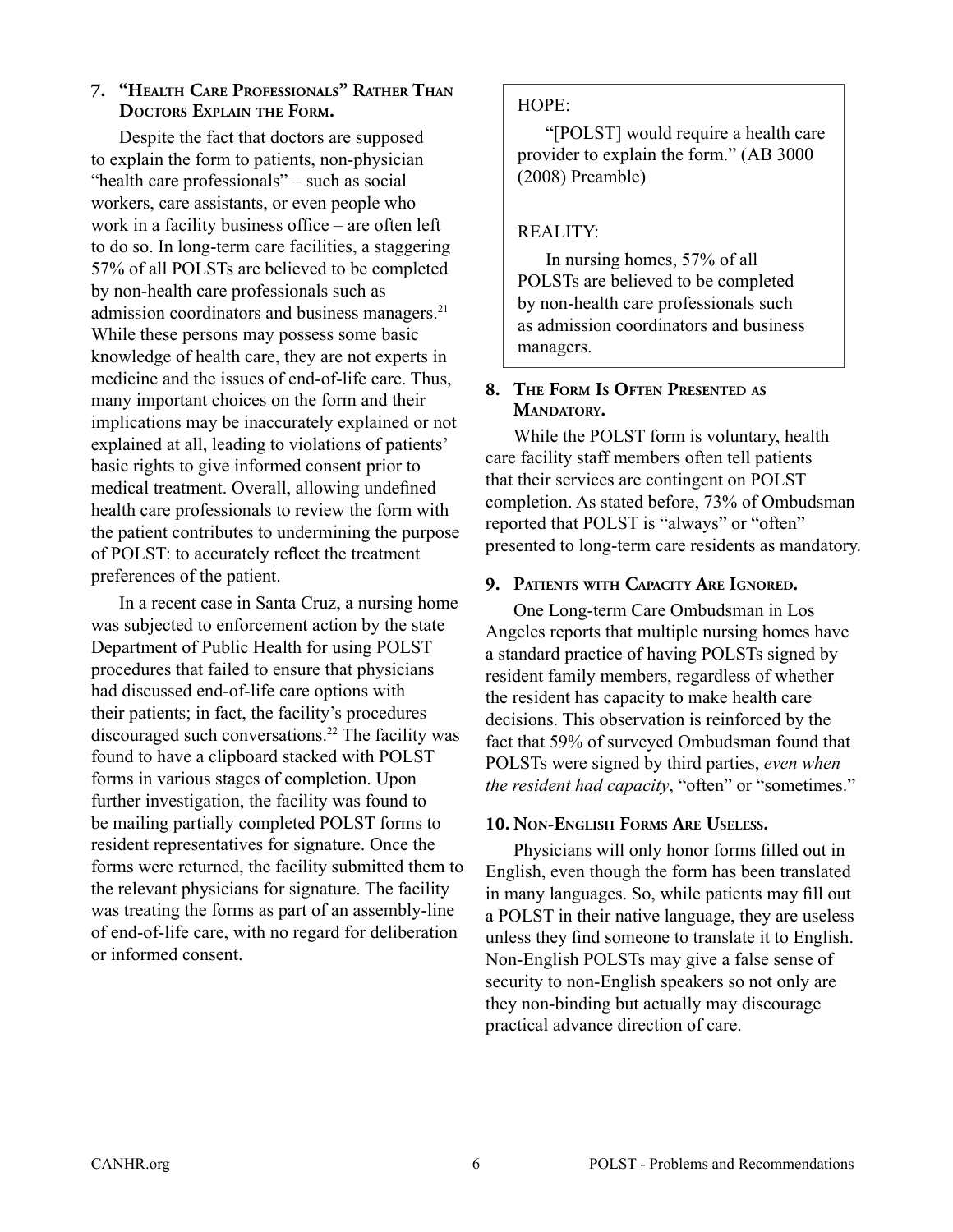# **Recommendations for Improving the POLST Form**<sup>23</sup>

#### **1. Add <sup>a</sup> Statement that POLSTs Are Voluntary.**

While a POLST form is meant to be voluntary, health care providers will often present POLST as mandatory. The simplest solution is to add a prominent statement, perhaps in bold, that POLST is voluntary and health care services are not contingent upon completion. Another alternative is to hange the law to add penalties for providers who claim otherwise.

#### **2. Add <sup>a</sup> Statement That POLST Does Not Replace AHCD.**

POLST forms do not replace AHCDs. The POLST law makes this very clear. Yet, in practice, POLST has tended to crowd out AHCDs with some providers actually claiming that POLST has replaced AHCDs. A statement in bold across the top of each side of the POLST form – saying something to the effect of "POLST does not replace AHCD" – would help resolve this practice.

#### **3. Remove "Other" from Potential Signatories and Require Patient Incapacity Before any Third Parties May Sign on Behalf of the Patient.**

Under POLST, only a "legally recognized decisionmaker" may sign on behalf of a patient. While this term remains undefined, it certainly does not include "other." "Other" should be deleted from the options. In addition, third party signatures should be prohibited unless the patient lacks capacity to sign the POLST him or herself.

#### **4. Check for Consistency with AHCD.**

Providers should be strongly encouraged to check consistency between AHCDs and POLSTs. Comparing a POLST to a pre-existing AHCD would enhance decision making by identifying mistakes and more fully informing patients' preferences. To deal with this, the form should instruct health care professionals to check for consistency with any advance directives.

#### **5. Modify Form Revocation Requirements to Match the Law.**

The law allows patients to revoke POLST forms at any time, in any fashion.*<sup>24</sup>* The form, however, lists only a few methods of revocation. This inconsistency should be resolved by amending the form to reflect the law.

#### **6. Clarify the Choices In the Form.**

POLST advocates should work with physicians and patients to clarify the unclear parts of the POLST form. For example, "comfort care" could be better defined while terms like "intubation" and "cardioversion" should be defined or removed, unless there is some guarantee that doctors will always be available to explain these terms.

#### **7. Require the Signature of the Person Alleging the Conversation.**

Since one of the primary purposes of POLST is to insure that each patient or representative has a discussion with a physician or other health care professional about end-of-life preferences, the discussion should be acknowledged on the form. The physician who signs the form should have to indicate whether they had a conversation with the patient. If they did not, the health care professional who did have the conversation should have to sign the form and select their profession from a limited menu of approved health care professions.

# **Suggested Changes in POLST Law**

#### **1. Most Recent Document Completed by the Patient Should Prevail**

Under the POLST law, the most recent document prevails when an AHCD conflicts with a POLST. Patients' privacy rights, however, dictate that the most recent treatment preferences expressed by *the patient* should prevail. When patients themselves fill out two documents, the most recent one should prevail. However, a patient's documented wishes should not be overwritten by a third party executing a POLST on the patient's behalf. If POLSTs are meant to reflect a patient's wishes, third parties should not be able to override them simply by completing a new POLST form.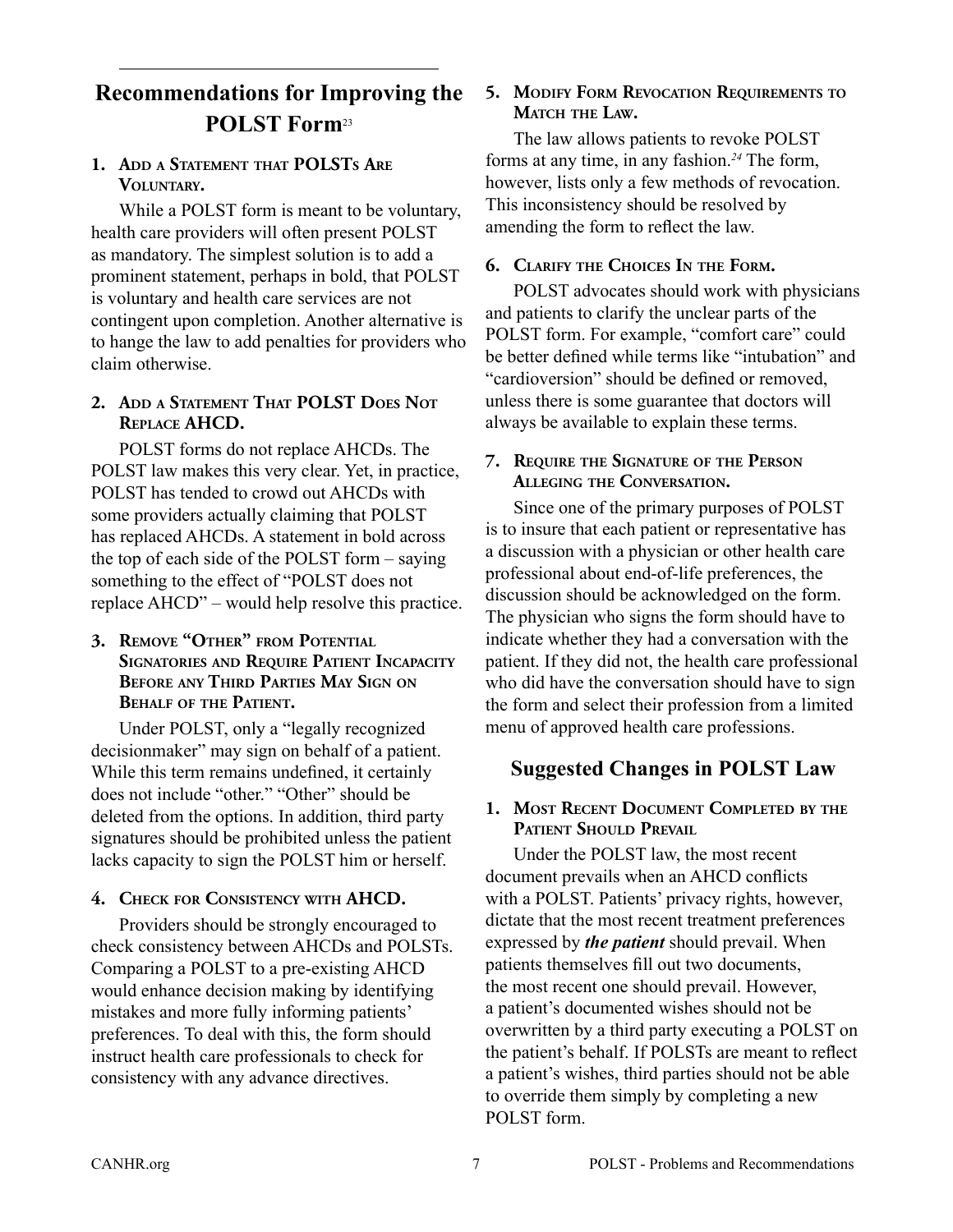#### **2. Clarify "Legally Recognized Decisionmaker."**

The law should clarify who constitutes a "legally recognized decisionmaker." Because the form includes a category of "other," such a decision maker potentially includes anyone at all. The law should be amended to at least provide a cursory definition that limits potential representatives in a manner consistent with established California health care law. The definition should clarify whether family members, without express designation by the patient or a court, are included as "legally recognized decisionmaker[s]."

#### **3. Require Physicians Explain the Choices.**

The law currently allows "health care professionals" rather than physicians to explain the POLST form. The form is littered with technical terminology – some of which non-expert "health care professionals" may have a difficult time with. With decisions as important as whether one will be left to die, informants should be qualified physicians. No substitute for an adequate informant should be accepted. At the very least, the term "health care professional" should be defined so that unqualified people are excluded from consideration.

#### **4. Require <sup>a</sup> Witness in Nursing Homes.**

A witness to a POLST signing should be present for two reasons. First, a witness can assure a physician conversed with the patient. Second, a witness can assure the physician's information was conveyed objectively and the patient or representative signed voluntarily – with the opportunity to make decisions. A witness requirement could be limited to situations where inordinate pressure exists to have POLSTs completed, such as when the patient is a resident of a skilled nursing facility. In those situations, the Ombudsman program could be utilized as the witness, as they are with AHCDs.

# **Suggested Changes in POLST Implementation**

**1. Direct that if a Patient Lacks Capacity and Has Previously Appointed <sup>a</sup> Surrogate, Only that Surrogate May Sign for the** PATIENT.

If a patient appoints a surrogate to make decisions for him or her, the patient has clearly expressed a trust and preference for that particular surrogate. Therefore, when a patient has appointed a surrogate and subsequently loses capacity to express treatment preferences, POLST completion should be limited to the appointed surrogate. In such cases, no other third parties should be allowed to complete a POLST, unless the appointed surrogate expressly abrogates their position.

# **2. Give Only to Terminally Ill Patients.**

POLST's history and law make clear that POLST forms are only supposed to be given to frail, elderly, or terminally ill patients. However, in practice, some providers have given the form to practically all patients. Providers should be discouraged from this practice. Patients who are not frail, elderly, or terminally ill should be encouraged to complete AHCDs, which would not only satisfy the goal of POLST policy but also the federal Patient Self-Determination Act ("PSDA"), which was designed to increase the use of AHCDs nationwide.

#### **3. Should Only Acknowledge Forms Signed by a Physician.**

A form not signed by a practicing physician is not legal should not be acknowledged or included in a patient's medical records. Health care providers confronted with forms not signed by physicians should refuse to accept the forms until they include a physician's signature.

#### **4. Use Supplemental Handouts that Contain Balanced Information.**

Many times, handouts given with POLSTs prevent patients from choosing care options most reflective of their true preferences. The handouts seem intended to scare patients about some of their potential choices. Providers who elect to continue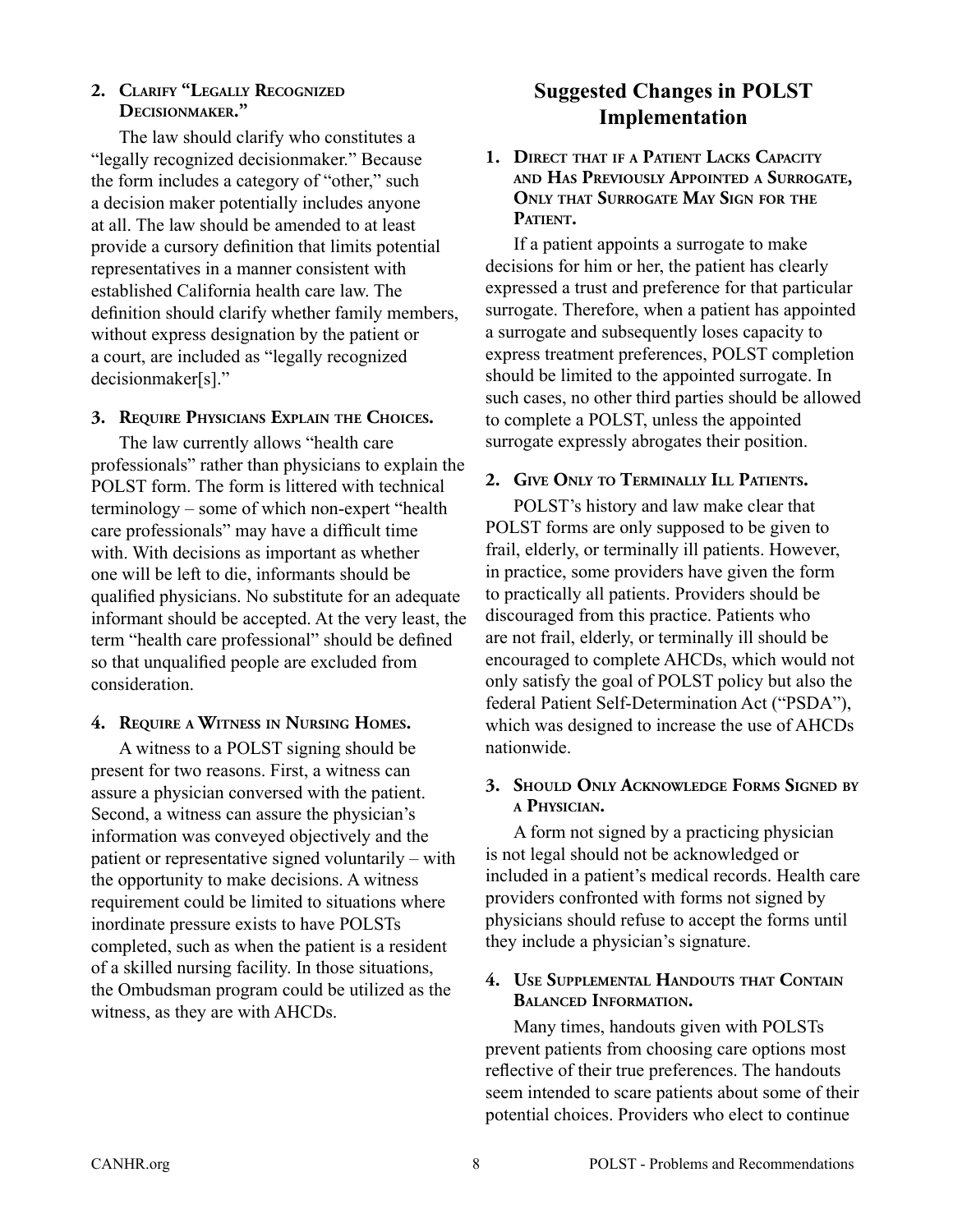providing handouts should ensure they present all reasonable information regarding each POLST form option. This objective handout would leave the patient to decide for him or herself – rather than the handout making the decision for the patient.

#### **5. Don't Allow "Advisory Forms."**

"Advisory forms" - forms filled out and signed by a physician only – are not legal and should not be allowed. Since these forms are not binding, their existence can only cause harm. Physicians are precluded by law from substituting their treatment choices for those of their patients.

#### **6. Use Forms with Both English and Other Languages.**

Non-English POLSTs, like English POLSTs, should be honored. It seems perfectly reasonable to include accompanying English text in all foreign language forms so that they may be read by both the patient and health care providers. Such a form would eliminate the need for a translator and guarantee that any POLST form signed by the patient would be immediately binding.

#### **7. Put AHCDs in the Chart.**

If AHCDs, like POLST forms, were available in the patient's medical records, the two could more easily be used in collaboration with one another. Providers should be re-acquainted with the federal PSDA and give AHCDs their rightful place in the advance directive document hierarchy.

# **Conclusion**

The POLST form represents a positive development in advance care planning in many ways. It presents a reader-friendly form to inform important end-of-life decisions. Unlike AHCDs, the form requires medical personnel to sign the form and consult with the patient. The form is standardized and instantly identifiable and gives patients affirmative choices in choosing end-of-life care. However, POLST is far from perfect.

POLST is imperfect in regard to the: (a) makeup of the form, (b) substance of the law, and (c) implementation. In those regards, recommendations have been made. Some of those recommendations, such as dealing with non-English forms and handouts intended to inform end-of-life care decisions, are relatively insignificant and merely advisory. However, most recommendations, such as revising the law to prevent unconstitutional disregarding of patients' express wishes, are quite serious and must be immediately addressed by the legislature and POLST advocates. Otherwise, a potential rift between providers and their patients will emerge, characterized by lawsuits, mistrust, and ultimately, a failure to meet the stated goals of POLST.